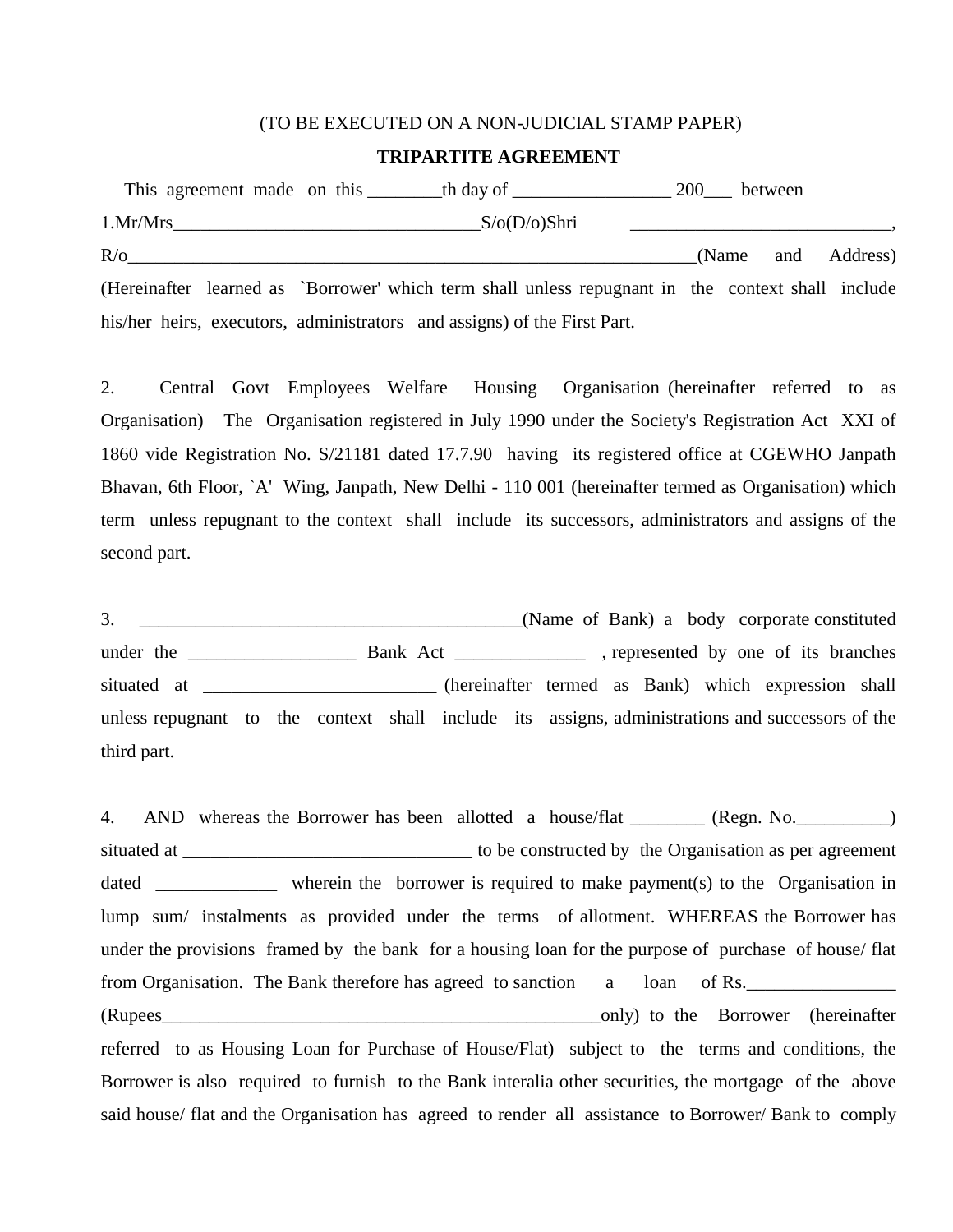with this condition and in particular agreed to obtain permission to mortgage from the lessor and or such other person/authorities as may be required.

5. AND WHEREAS the Borrower and the Bank has entered/agreed to enter into the loan Agreement incorporating therein the terms and conditions regarding Housing Loan for purchase of House/Flat.

6. AND WHEREAS the Borrower has represented that he would not be able to mortgage the above said house/flat until such time the full payment is made towards its cost and the said house/flat has been conveyed to the Borrower by the Organisation towards consideration of the said loan sanctioned to the Borrower.

AND WHEREAS the Borrower has requested the Bank to disburse the said loan to the Borrower notwithstanding the borrowers inability to create mortgage at this stage on the strength of this agreement.

It is hereby agreed to and by between the parties hereto on the terms and conditions set forth hereinbelow.

1. That the Borrower hereby authorise the Bank to make disbursement(s) of the sanctioned loan to the Organisation directly on behalf of borrower and any such payment made to the CGEWHO shall be deemed to be the payment(s) made to borrower and the borrower shall in each case be liable for the payments of loan disbursed on his behalf to the Organisation as though the same has been disbursed directly to borrower. If there is any delay in payments to the Organisation, it will be treated as default on the part of borrower and the borrower shall be liable to pay the Organisation the penalty/interest on such delayed payment, if any, according to the terms of allotment and policy of the Organisation.

2. That the Organisation shall maintain a separate account of the borrower and adjust the payment received by it from the Bank towards the cost of above said house/flat allotted in favour of the Borrower.

3. That the Organisation hereby consents that the Bank shall have a lien on the house/flat and Borrower may furnish the house/flat as security for the housing loan to be obtained from the Bank and also to create mortgage in favour of the Bank in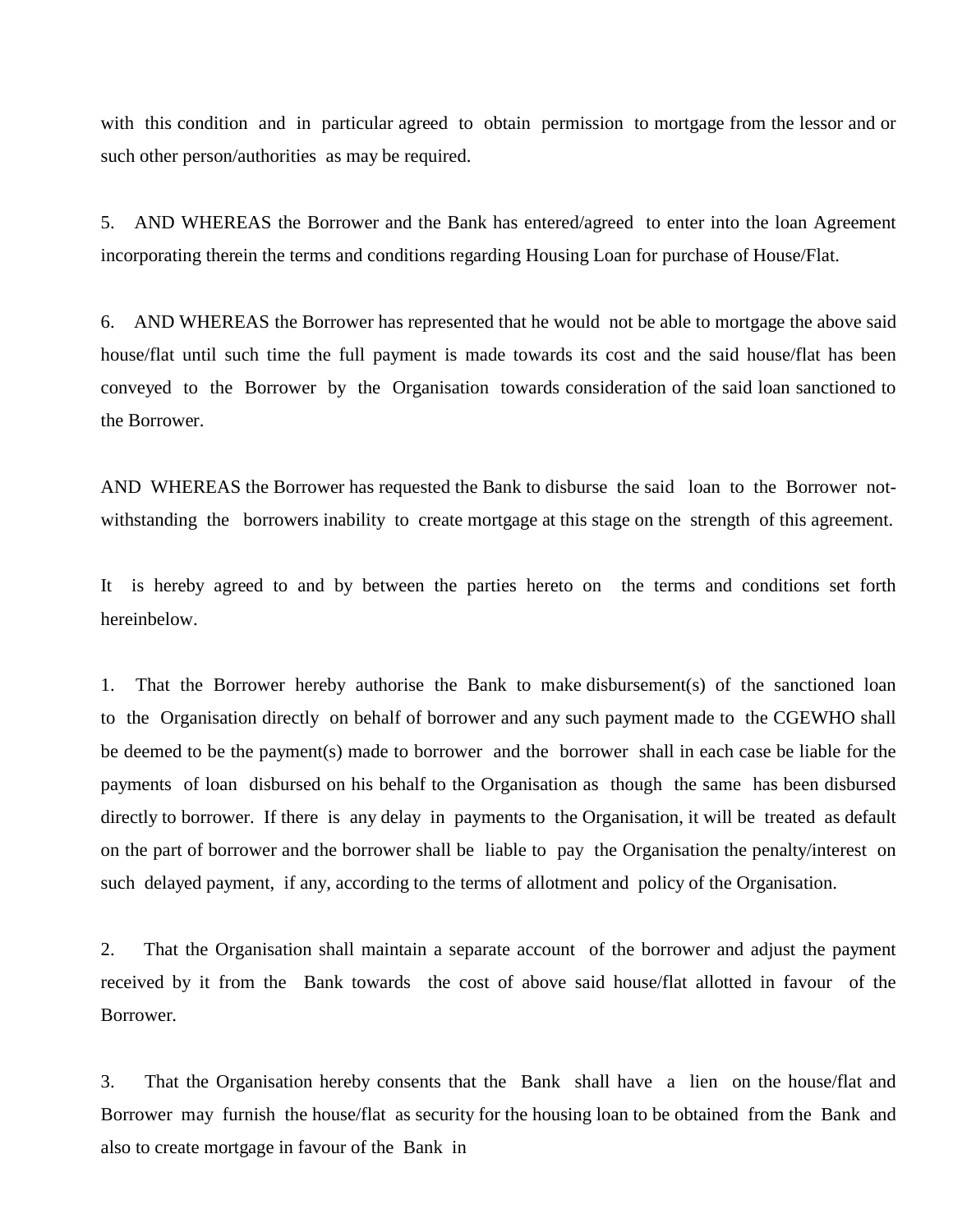respect of the said house/flat.

4. That the Borrower undertakes that on execution of the sale deed/lease deed after delivery of possession. The Borrower shall deposit the said deed directly to the Bank.

5. That the house /flat shall form part of the security for the housing loan sanctioned by the bank and as soon as the sale deed/lease deed is executed by the Organisation, the borrower shall create mortgage in favour of the Bank, as security for the housing loan for the purchase of house/flat in the form and manner as desired by the Bank.

6. That if for any reason there is an increase/escalation in the cost of dwelling unit by Organisation, the same shall be paid and borne by the borrower as the case may be as per the agreement between them without any reference to the bank and until such payment(s) is/are made, the bank shall have right to suspend further disbursement of the sanctioned loan remaining loan instalments in favour of the Borrower.

7. That during the currency of the loan Organisation shall not transfer the house/flat to any other person without the previous written consent of the Bank.

8. That in the event of the cancellation of allotment of the Borrower by the Authority, for reason whatsoever, the Organisation shall refund to the Bank forthwith, the entire amount received from it as per CGEWHO Rules.

9. That the Organisation shall not issue duplicate allotment letter and possession letter to the borrower without obtaining the prior written consent of the Bank.

10. That is the event of default by the borrower, the Bank may at its discretion enforce the security by sale to a person in consultation with the Organisation and Organisation shall accept the purchase of house/flat in place of borrower who shall be eligible to acquire the flat/dwelling unit as per rules of the Organisation, after the purchaser's complying with the necessary requirements of the Organisation in this respect.